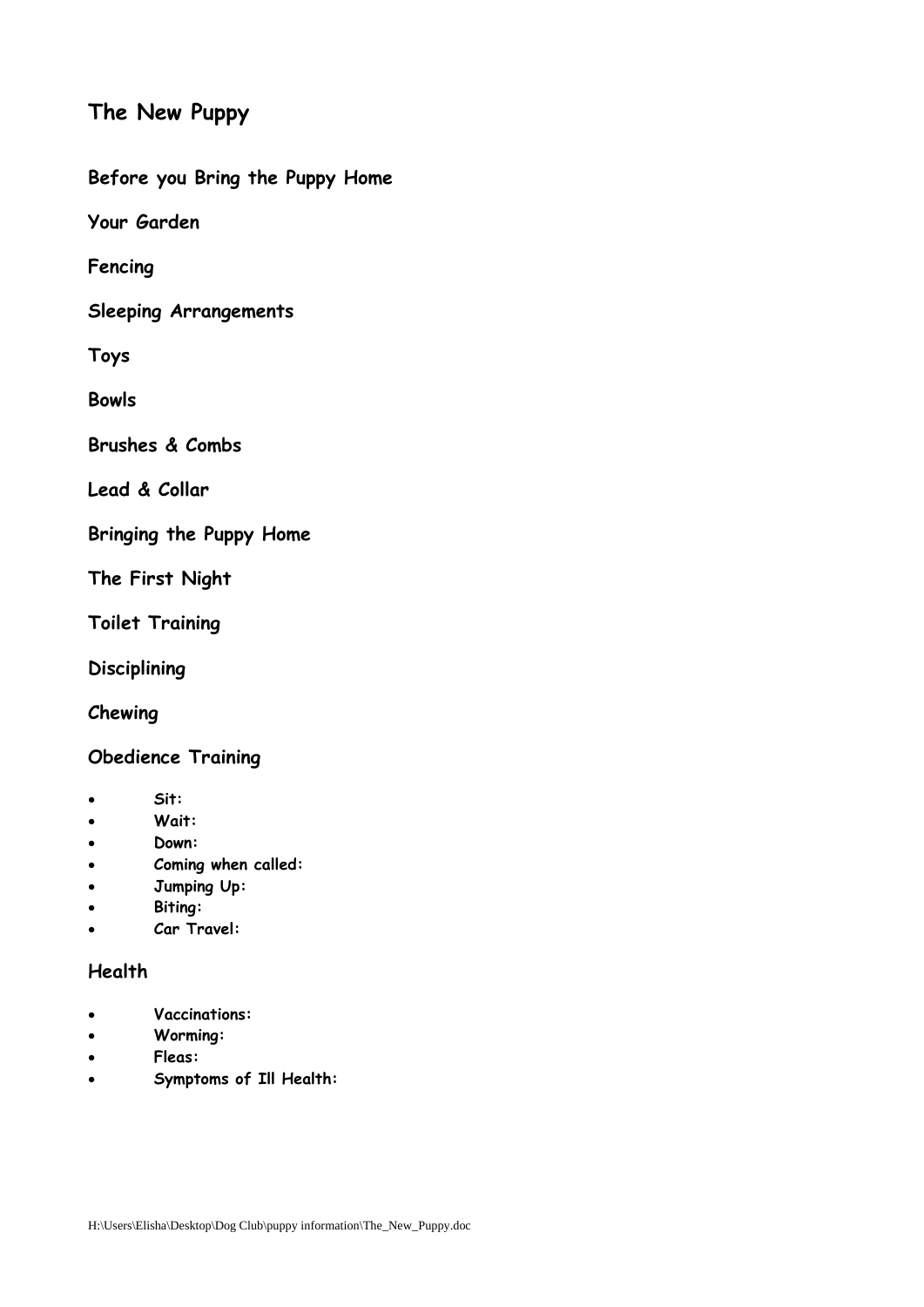# **The New Puppy**

# **Before you Bring the Puppy Home**

Before you bring the puppy home, you must make sure that the home, and the family, are well prepared. If you have children, now is a good time to make the rules as they tend to get carried away when playing with puppies, which could ruin your training. You will achieve the best results if the children are included in the day to day care of the puppy.

Remember, the puppy is not a toy to be played with, so teach the children how to correctly handle and play with it. Tell them that it is far better for them to sit on the floor and throw a toy or play tug-ofwar with it, than to chase it around and pick it up. When playing with a puppy (for example tug of war) always tug from side to side **NOT** up and down as the bones in the dog's neck are still developing and you could cause damage.

One hard and fast rule that must never be broken, is that when the puppy is in its bed it must never be disturbed, as puppies need plenty of rest and its bed should be regarded as its sanctuary.

# **Your Garden**

Have you thought about your garden? If there are parts of your garden that you do not want the puppy to go on, these must be fenced off. You can not expect a puppy to understand that some part of the garden are out of bounds whilst other parts are fine to romp around in. Choose an area that you want the puppy to use as a toilet, always take it to that spot, so that it will soon learn to use it.

### **Fencing**

Do you have adequate fencing? It is no use having a low fence as the puppy will soon learn to get over it. The puppy will then do the same thing to a higher fence when it is fully grown. If a dog has never been able to get over a fence, he will probably never try. Can visitors approach your door without crossing the puppy's area? Is the gate self closing to prevent it being left open?

Check the fence for holes, and if found, block them off. Also make sure there is nothing beside the fence that your new dog can climb, in order to gain extra height for jumping the fence.

#### **Sleeping Arrangements**

The puppy's bed should be made a material that will not easily be chewed and be large enough for it to be confined in. The bed should be located where it is out of the way, quiet and free from any draughts. Remember that puppies are naturally very inquisitive, and like to chew things, so make sure that any cables or plugs are out of reach, as well as vegetable racks, rubbish bins, wash baskets, etc. Prevention is a lot cheaper than cure!

You will need a plentiful supply of blankets for the puppy's bed. These will need to be washed regularly to prevent them from becoming smelly.

# **Toys**

Give the puppy a collection of chewable toys that it can regard as its own. There is no need to buy these toys, as they can easily be found around the home, eg. plastic milk containers or soft drink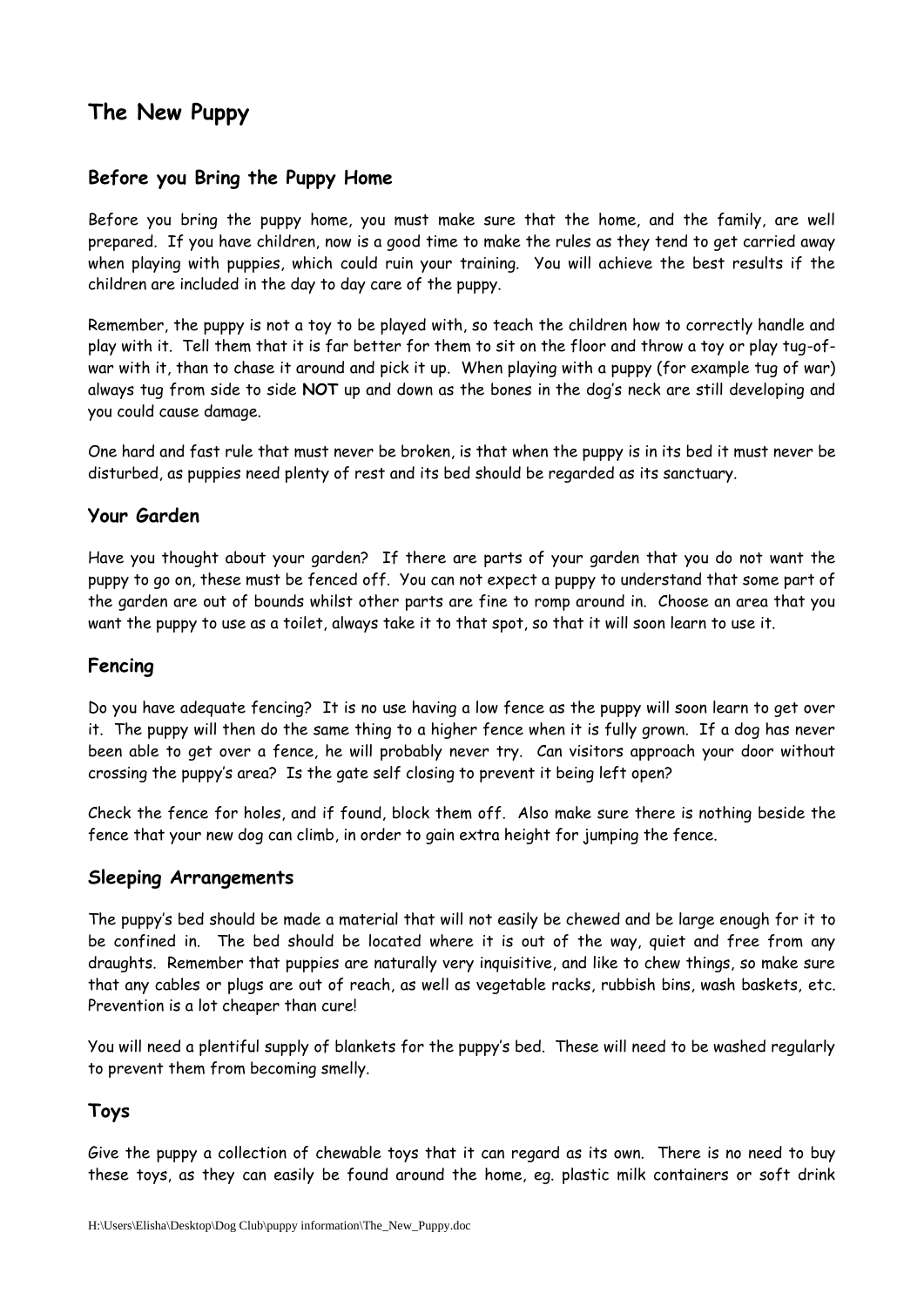bottles with the lids removed, cardboard tubes, squeaky balls, etc. These will give the puppy hours of fun. Find a suitable container to keep them in.

Be careful giving any dog socks or pantyhose to play with because, if the dog swallows these items, they may not be digested and could get stuck in the dog's digestive system. Also, the puppy will find it hard to distinguish between old socks and new ones.

# **Bowls**

Your puppy will require at least two bowls, one for water and one for food. It is better to buy a more expensive , heavier bowl that will not be chewed easily, than to go through several cheap plastic ones. Buy bowls that will not tip over and are easy to clean.

# **Brushes & Combs**

If you have a long-coated dog, you will require a metal comb and a brush. A smooth coated dog will need a rubber brush. This brings out the loose fur far easier and quicker than a bristle brush. An old pair of pantyhose rubbed along a smooth coated dog will leave its coat shining. Do not leave your brushes and combs where the puppy can chew them.

# **Lead & Collar**

You will need a lead and collar before you start walking your puppy. A soft leather or webbing collar is a must for a puppy, as it will teach it at an early age to be restricted. If you have a very small breed you may find a cat collar is sufficient. The lead should also be of soft leather or webbing, with a snaphook, rather than chain, which is harsh on the puppy and on your hands.

### **Bringing the Puppy Home**

When the big day finally arrives and you have made all the necessary arrangements and set down the rules, make sure the day is clear of all other commitments. Remember this puppy is coming into a totally new environment, away from anything familiar. The worst thing you can do, is to bring the puppy home and then leave it alone for two or three hours.

It is important for you to understand your puppy, as it does not understand you. Put yourself in its place for a moment. The only way it will learn, is by constant demonstration and repetition of words. The puppy will no longer have any mother, brothers or sisters to run back to, for comfort and reassurance, if the going gets tough. Therefore you must be all things to it – provider, friend, companion, teacher and playmate. So with this in mind, TRAINING SHOULD NOW BEGIN.

# **Feeding**

Food will be one your puppy's main interests in life. A new house and a different type of food can easily upset a puppy. We suggest the following guidelines:

- 1 Where possible try to obtain a diet sheet from the breeder. This will enable you to continue feeding the puppy as it is used to, rather than changing the diet too suddenly.
- 2 Choose suitable containers as previously described.
- 3 Sloppy or milky foods may cause diarrhoea (use lactose free milk).
- 4 Feed puppy on its own, away from distractions.

H:\Users\Elisha\Desktop\Dog Club\puppy information\The\_New\_Puppy.doc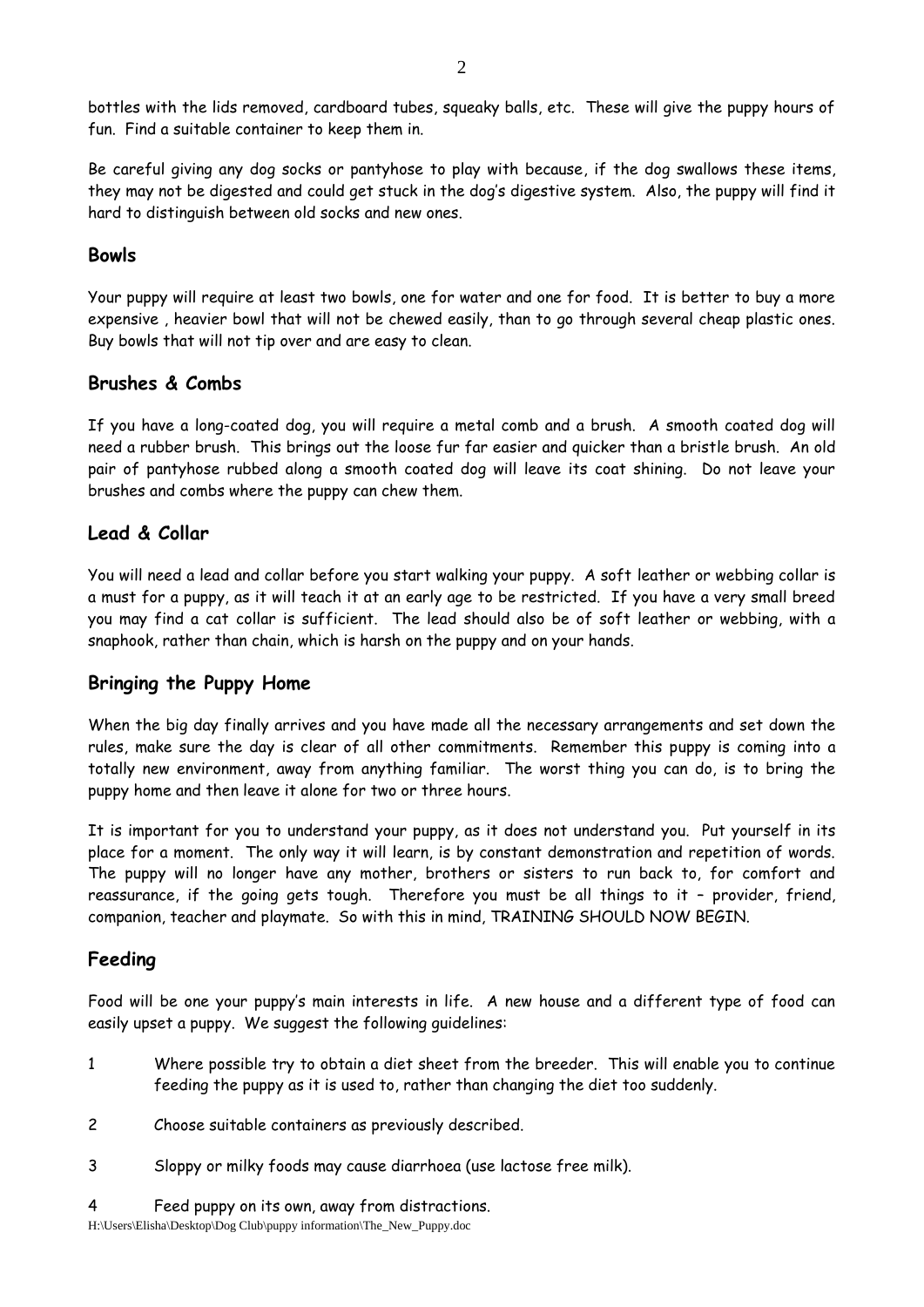- 3
- 5 Teach puppy to sit and wait before being fed. (Refer to training section).
- 6 Maintain a regular feeding timetable, if possible.
- 7 Do not leave uneaten food accessible. Remove and do not feed puppy until the next meal time.
- 8 Limit liquid later in the day, to aid toilet training.
- 9 Never feed raw offal or bones from rabbit, chicken, fish or chops.
- 10 Add calcium supplement. Check with your veterinarian regarding quantities.
- 11 The quantity of food should be in keeping with the size of the puppy.

**NEVER** give cooked bones as they become brittle and can get stuck in the dog's throat.

**ALWAYS** soak dry food to avoid the puppy getting bloat.

#### **Suggested Menu**

| Breakfast: | Weetbix, porridge, farex, nutri-pet.            |
|------------|-------------------------------------------------|
| Lunch:     | Scrambled eggs, vegetables, tinned puppy food.  |
| Tea:       | Meat, rice, grated cheese, carrot, stew.        |
| Supper:    | Dry food eq. dog biscuits, puppy nuts.          |
| Exras:     | Beef of brisket bones, chew bars, dog biscuits. |

### **The First Night**

The first night with your puppy could be a traumatic experience for both of you. Decide where you want your puppy to sleep and stick to it, bearing in mind that it will not always be a small puppy. Bedtime must now become a well thought out and planned affair. For at least half an hour before you (not the puppy) wish to go to bed, play with it. This will hopefully tire it out, for a while anyway.

After the puppy has eaten a suitable supper, you must take it to the toilet spot in the garden and wait for it to go to the toilet. Now tell the puppy that it is bedtime and place it in its bed with a few toys. This will then be a sign for the puppy that the day has come to an end, and that you expect it to go to sleep.

No doubt there will be some howls on the first night. It is vitally important that you handle this in the correct way. **Ignore the howls** as much as possible.

If you do not ignore the howls you are giving in to the puppy and it will soon learn that if it howls, it is going to receive your attention.

If you ignore it, it will soon learn that no one is coming and will just go to sleep.

When putting the puppy to bed, you could try putting any of the following things in with them:

• A ticking clock as this will represent a heart beat.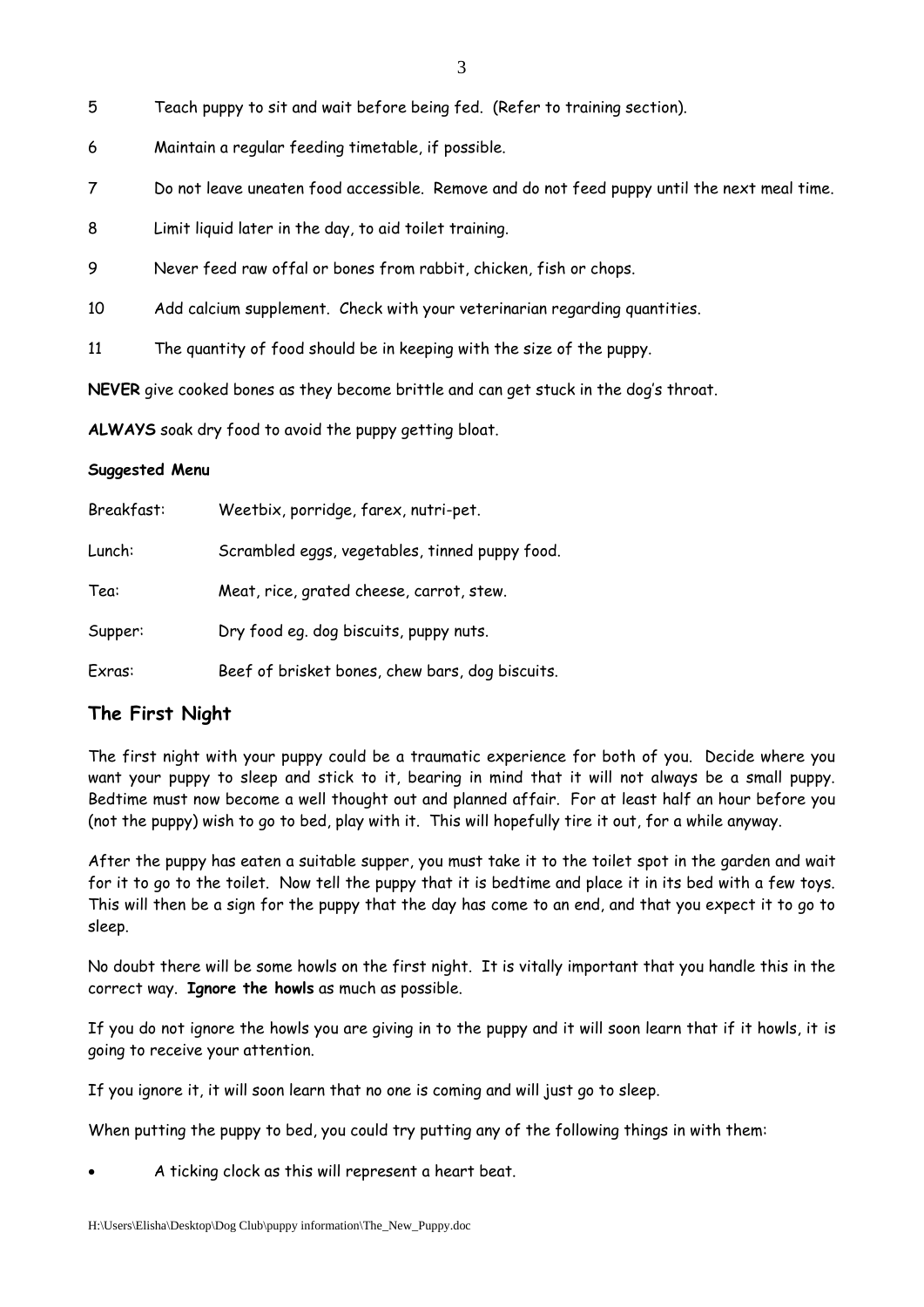- A radio as the puppy will be hearing other voices and it should calm them down.
- A hot water bottle to represent the comfort of its litter brothers and sisters.
- A piece of old clothing as this will have your scent on it and should relax the dog.

## **Toilet Training**

Toilet training should prove no problem if you are quick and alert to your puppy's needs. It will need to pay frequent visits to the toilet area in the garden that you have chosen for it. At first, always pick the puppy up and carry it to the spot: after each meal; immediately it wakes up; and any time in between that you think it needs to go. Give it a word as a command and keep repeating this word while it is on the spot.

Never just put the puppy outside and leave it to go wherever it wishes as it will not learn to associate the command with the spot in the garden. As soon as the puppy has obliged give it lots of praise, tell it how clever it is and take it back into the house. If you are diligent, and watch the puppy carefully, you will soon get to know when it needs to be taken to the spot again. A sure sign will be when the puppy puts its nose to the ground, its tail up in the air, or runs around in circles or for the back door.

There is bound to be the odd mistake, but it will be your fault not the puppy's. If your puppy gives the signs of wanting to relive himself, and the phone rings or someone comes to the door, then pick the puppy up and carry it. Do not leave it at this point, otherwise it will relieve itself inside. If you catch your puppy in the act then say "NO", pick it up and take it outside to the toilet spot.

When taking your puppy outside to go to the toilet, try being as calm as possible. Aggressive behaviour can stress the dog and it won't go to the toilet.

Confining the puppy overnight, preferably in a cage, will make toilet training a great deal easier and quicker. Very rarely will a puppy make a mess in its own bed if it can avoid doing so. Make sure that you follow the feeding guide, by limiting the amount of liquid food given in the later part of the day. Be prepared to get out of bed at least once in the middle of the night for a few nights.

When you hear the puppy getting restless, then take it out to the spot, giving the command, and wait for it to oblige, which it should do in not time at all. Praise the puppy and return it to its bed. Do not play with the puppy as this will excite it and make it hard for it to settle back down. The puppy should now be settled until the morning when you should immediately take it back to the spot.

Often a puppy, or even an older dog, will be unclean at night because it is afraid of being alone. In such cases, try sleeping the puppy in a room where it is able to hear or smell someone's presence.

### **Disciplining**

Dogs are conditioned to live within a family pack structure. In the wild, a particular dog will dominate the remaining members of the pack. It is very important to remember this when you are disciplining your dog. In the home environment you and your family are the pack. The dog must not be allowed to consider itself superior to any member of the human family pack. In all dog / owner relationships, the owner must dominate the dog, thereby being the equivalent of a pack leader.

Dogs learn by linking cause and effect. You teach your puppy by showing it pleasure or displeasure depending on the situation. Both responses must be clear and immediately given.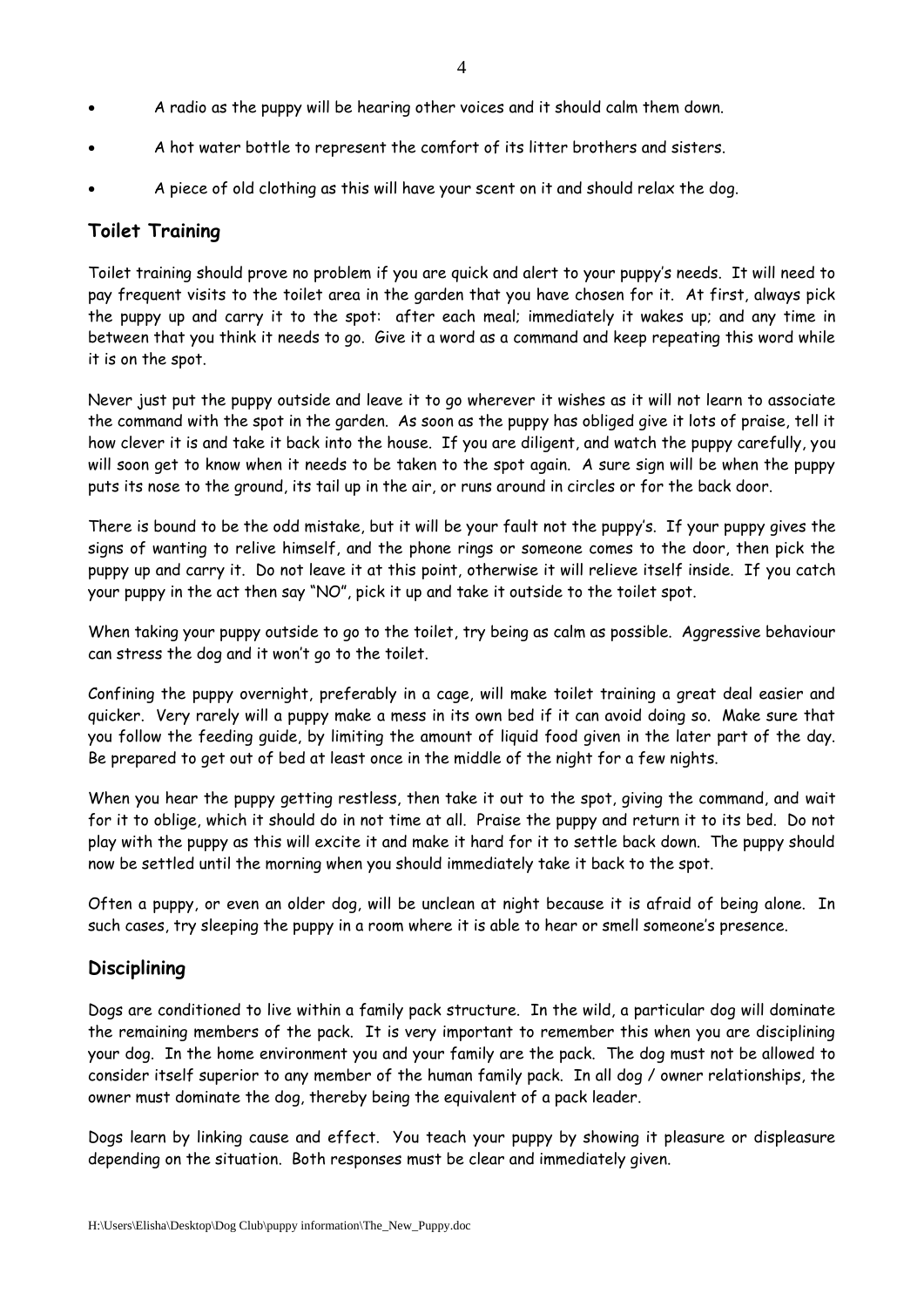If this is not the case, the puppy will not associate the praise / reprimand with the deed done. It is far better to catch the puppy in the act of misbehaving. For instance, it is no use calling the puppy to you and then reprimanding it for something that it has done, as it will associate the reprimand with having come to you.

Voice plays a very major part in praising or disciplining your puppy. Imaging someone talking to you in a foreign language. It is not what is said, but how, that is the cue you are looking for. It is even harder for the dog. Commands must be direct, and in a tone of voice which makes it clear that it is a command, not a request. There must never be any doubt in the puppy's mind that you are in control. Try to use only single words where possible, as a puppy will never learn to understand burble.

If voice command is not sufficient, and the puppy is on a lead, give it a short sharp jerk. This will usually make the puppy sit up and take notice.

If the puppy is not on the lead, a good way of correcting is to take hold of it by the scruff of the neck or the side of the jowls with both hands, look it straight in the eyes, and give it two or three firm shakes. When correcting the puppy by the scruff of the neck always shake from side to side for the reasons mentioned above. The puppy will accept this type of reprimand as it is very similar to the type of discipline handed out by its mother. Never correct your puppy by hitting it, as it will very quickly become wary of your hand which can lead to fear biting.

### **Chewing**

As you are learning to understand each other, you will become further aware of your puppy's need to chew, and its bound to chew things that you don't want it to. If this occurs, discipline the puppy, then supply it with its own toy. Do not given the puppy the opportunity to be mischievous, by leaving it loose in the house while you are away. Make sure it is left in a secure place with its own toys or a bone.

### **Obedience Training**

**Sit:** The puppy should be taught to sit straight away. This particular exercise can be taught in conjunction with feeding, where the puppy must be taught to sit and wait, before it is allowed to eat a meal.

The sit is best taught by holding the back of the collar with one hand (with upwards pressure), and at the same time gently pushing the hindquarters into the sit position. Tell the puppy to "sit" in a firm voice. Make sure you praise the puppy immediately the sit is accomplished.

**Wait:** Teach the wait by first clipping a lead on the collar and holding it short. As you tell the puppy to "wait" place your hand in front of its nose and, at the same time, halt it with a backward movement of the lead. At first, the puppy should only be expected to wait for a few seconds, but as its confidence grows, it should be expected to wait to be fed, before going through doors, getting in and out of cars, and anywhere you command it.

**Down:** It is easier to teach the down position from a sit. There are several different methods of teaching the puppy, depending on the size of both puppy and the handler. Praise must be given while the puppy is in the down position.

- With a smaller puppy the easiest way, is to put downwards pressure on the shoulder blades **NEVER** on the back.
- Place one hand on the puppy's chest and push backwards and slightly sideways.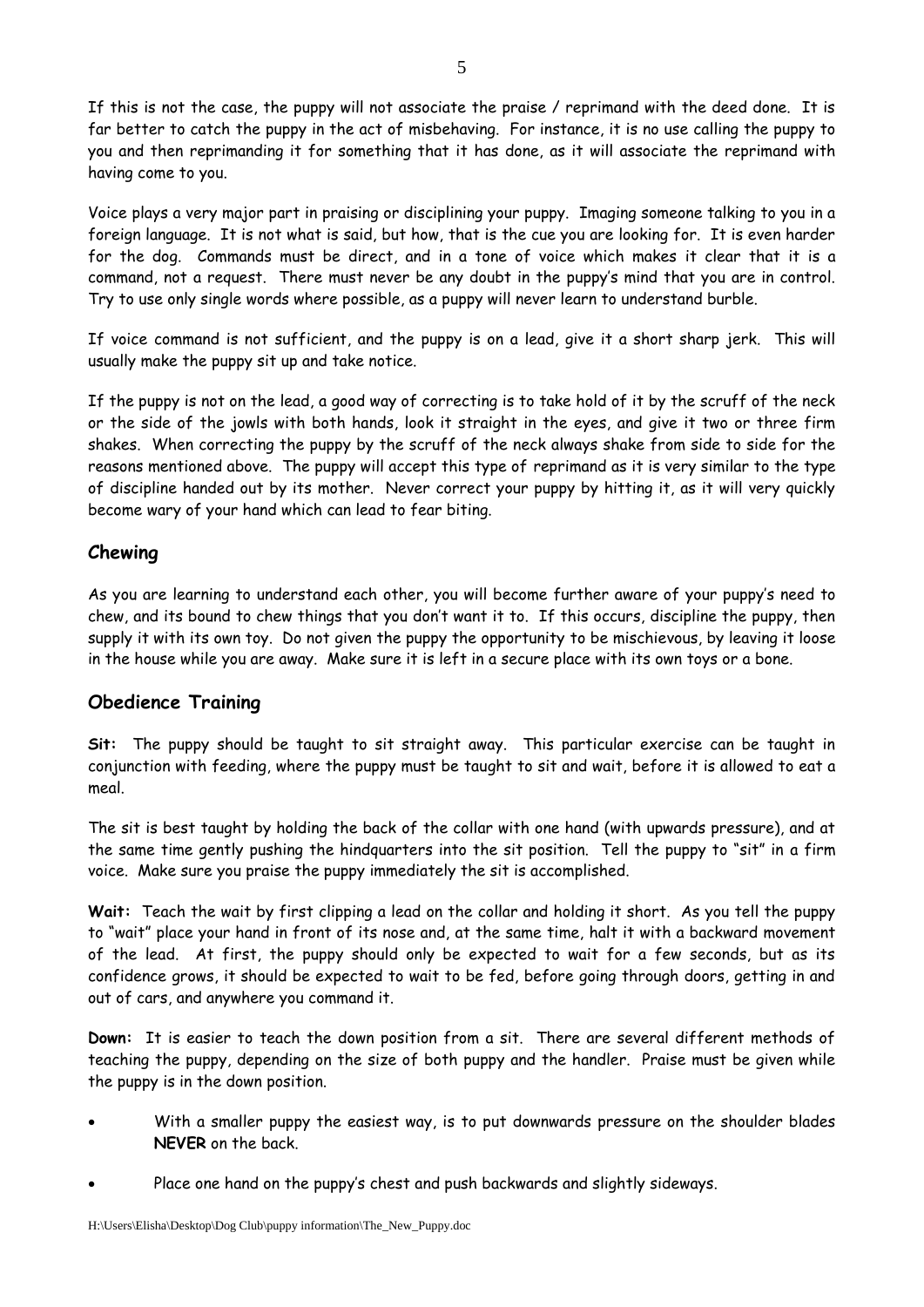- With a larger puppy, while putting pressure on the shoulder blades **gently** pull its front legs forward.
- Kneeling at the side of the puppy, place your lower arm behind one foreleg, and with the same hand, hold the other foreleg and move your whole arm forward, gently placing the puppy into the down position.

**Coming when called:** Always make coming to you, a pleasant experience for your puppy. Start teaching the puppy to come to putting it on the lead. Call it to you, and if it fails to respond, give the lead a gentle jerk to gain its attention, and then praise it as it is coming towards you. Do not call the puppy when you have no way of correcting it, as it will only learn the bad habit of ignoring you. Once it has got the idea on a short lead, then try it on a longer line. Reward the puppy when it comes to you no matter what has happened before.

**Jumping Up:** It is most important that your puppy is never allowed to jump up at anyone. Always get down to its level when greeting it, and ensure that all four feet are on the ground, before you pat or praise. Once again there are several methods, depending upon the size of both you and your puppy. The strong command "NO", must coincide with what ever method you decide to use. Don't use the command down if you intend to use this word for the down position. What you really want it to do, is to get off, not lay down.

- 1 When the puppy jumps up, hold onto the front paws, until it resists strongly.
- 2 Knock the puppy off balance using your knee as it jumps up. Be very careful using this method as it can cause damage if done incorrectly. Use as a last resort.
- 3 Attach the lead to the puppy, and get someone to approach you. As the puppy jumps up, give a sharp jerk backwards using the lead. Also be careful when attaching a lead and correcting as the puppy is still developing and it is very easy to cause damage.

**Biting:** Do not allow your puppy to bite or mouth you in any way at all. What starts out as fun with a tiny puppy, soon develops into the first stages of dominance over you. If the puppy tries to bite or mouth you, firstly give it a sharp "NO" and, if necessary, give it a firm shake by the scruff of the neck. This correction must be both instant and forceful. Be very aware of this problem when children are playing with the puppy. If this fails, roll the dog's lip into its mouth so that when it is trying to bite you it is in fact biting itself.

**NEVER** hit the dog on the nose, mouth or head.

**Car Travel:** Right from the start decide where your puppy will travel in the car, and stick to it. It is a good idea to have someone else with you to assist in the beginning, by ensuring that the puppy remains in the correct place. It is dangerous for both yourself and the puppy, to have it moving around in the car.

Never allow a dog to have their head out of the window, as dust and stones can cause injuries, as well as cold air getting into ears and eyes.

Try using a car harness. Also **NEVER** allow your dog to sit on your lap.

### **Health**

**Vaccinations:** It is most essential that your puppy received the correct vaccinations at the appropriate age. A puppy should be vaccinated for the first time at 6 weeks, with a vaccine that